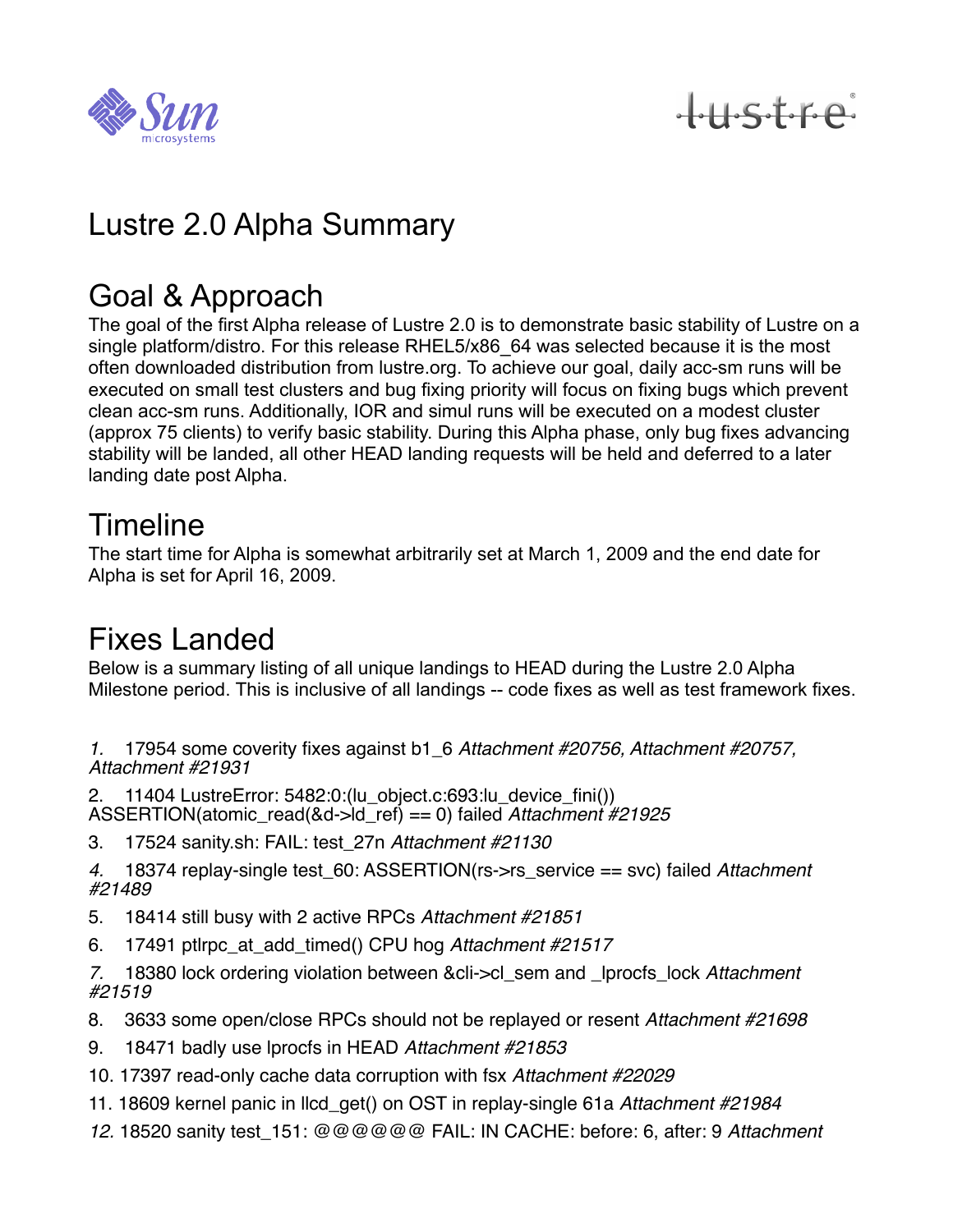*#21874*

- 13. 18609 kernel panic in llcd\_get() on OST in replay-single 61a *Attachment #21984*
- 14. 17682 Improve debug capability for production systems *Attachment #21709*

*15.* 17536 MDS create should not wait for statfs RPC while holding DLM lock *Attachment #21939*

*16.* 18154 conf-sanity test\_47 hung at Stopping /mnt/mds *Attachment #22097*

17. 18558 package installation fails on Autoyast Changes committed in sunhpc-configuraiton-0.4.5

- *18.* 17846 interop: sanity 102d, 102f fail, due to "trusted.lma" is restored. *Attachment #22012*
- 19. 18539 Do not allocate new files on degraded OSTs (SW RAID) *Attachment #21871*
- 20. 17644 blocking callback timeout results in eviction *Attachment #21772*
- 21. 12069 OST should not grant too much to client *Attachment #22209*
- *22.* 17710 LDLM\_TIMEOUT setting as an option to the MKFS.LUSTRE *Attachment #21616*
- 23. 18426 replay-single.sh: FAIL: test\_68 2nd cp failed *1Attachment #22253*
- 24. 17701 liblustre: t55 incorrect striping information! *Attachment #22222*

*25.* 18676 recovery-small test\_60: FAIL: Changelog not empty: 30005 entries *Attachment #22128*

- 26. 18696 recovery-random-scale test *Attachment #22099*
- 27. 18730 quota\_save\_version fix *Attachment #22163*
- 28. 18033 need to audit code for CONFIG\_PREEMPT interaction *Attachment #22307*

*29.* 18514 sanity test\_170: @@@@@@ FAIL: expected bad lines, but got *Attachment #22304*

- 30. 18761 recovery-mds-scale running issue *Attachment #22268*
- 31. 18623 Improve acc-sm to support ENABLE\_QUOTA *Attachment #22282*
- 32. 18519 redesign lustre capability
- 33. 16277 O\_CHECK\_STALE should not conflict with VFS flags *Attachment #22070*
- 34. 17997 unchecked return values in lshowmount *Attachment #21839*
- 35. 18042 Oops: 0000 [1] SMP RIP: {:ldiskfs:move\_entries+479} Attachment #21618
- 36. 3633 some open/close RPCs should not be replayed or resent Attachment #22174

37. 18711 kernel: LustreError: 987:0:(lu\_object.c:1072:key\_fini()) ASSERTION(atomic\_read(&key->lct\_used) > 1) failed Attachment #22291

38. 18589 replay-ost-single test 7: @@@@@@ FAIL: test 7 failed with 1 Attachment #22106

- 39. 18623 Improve acc-sm to support ENABLE\_QUOTA Attachment #22383
- 40. 18811 sanity-quota test\_22 defect Attachment #22377
- 41. 18804 test-framework cleanups Attachment #22342
- 42. 18662 client hung: RIP: {:osc:osc\_grant\_shrink\_grant\_cb+976} Attachment #22280
- 43. 18662 client hung: RIP: {:osc:osc\_grant\_shrink\_grant\_cb+976} Attachment #22453

44. 18676 recovery-small test\_60: FAIL: Changelog not empty: 30005 entries Attachment #22389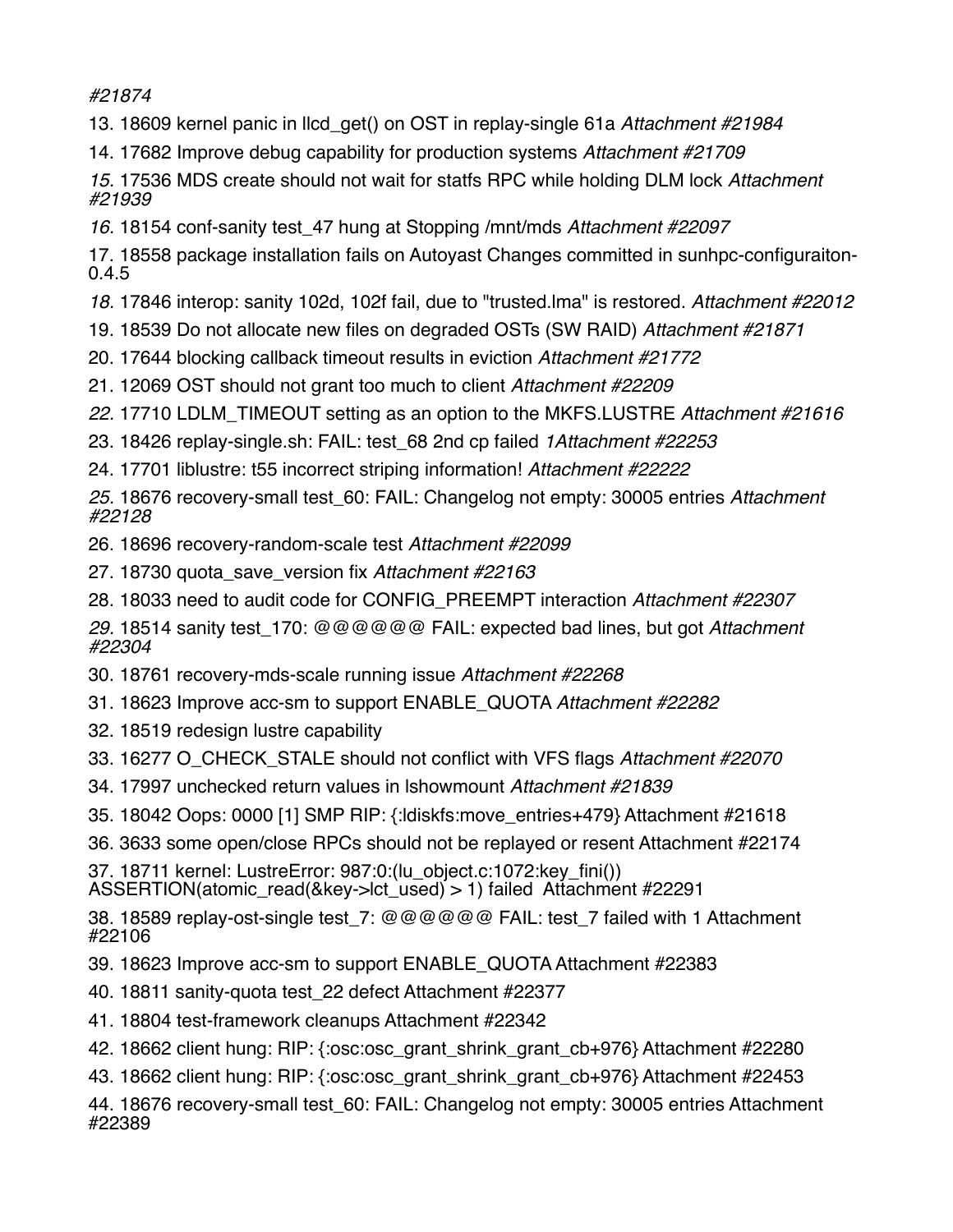45. 17336 sanity.sh: FAIL: test\_127 sum is wrong: 2101248 Attachment #22354

- 46. 18804 test-framework cleanups Attachment #22370
- 47. 18741 sanity-quota test\_18b: @@@@@@ FAIL: resetquota failed Attachment #22536
- 48. 18656 build system changes to get xen domU packages out of lbuild Attachment #22018

49. 18829 osc\_lock.c:1408:osc\_lock\_cancel()) ASSERTION(dlmlock->l\_readers == 0 && dlmlock- $>$ l writers == 0) failed Attachment #22450

50. 18850 racer, BUG: soft lockup - CPU#0 stuck for 10s! [ll\_imp\_inval:32389] Attachment #22466

51. 18901 ASSERTION(m->mo\_ops->moo\_version\_get) failed Attachment #22538

- 52. 18867 sanity test 77c was skipped on HEAD Attachment #22491
- 53. 17195 create VBR large scale tests Attachment #22557
- 54. 18874 conf-sanity test 48: cannot open file `/etc/groups' for reading Attachment #22498

55. 18854 (mdd lov.c:424:mdd lov create()) ASSERTION(eadata != NULL) failed Attachment #22497

56. 18656 build system changes to get xen domU packages out of lbuild Simple fix directly committed without an attachment

- 57. 18656 build system changes to get xen domU packages out of lbuild Attachment #22019
- 58. 18794 conf-sanity test\_30: Oops: 0010 [1] SMP ll\_ping Tainted Attachment #22501

59. 18903 llmount.sh: BUG: spinlock wrong owner on CPU#0, mount.lustre/8180 Attachment #22567

- 60. 18487 Failed to mount over MX Attachment #21837
- 61. 18972 sanity.sh test 24i contains a typo Attachment #22647

62. 18861 HEAD with intermixed platforms can not show the owner for normal users Attachment #22541

63. 18554 sanity-quota : FAIL: unable to write to /mnt/lustre/d0\_runas\_test as UID 60000. Attachment #22674 (Change reverted a day later)

64. 18973 LustreError: 27229:0:(lov\_lock.c:1043:lov\_closure\_get()) ASSERTION(list\_empty(&closure->clc\_list)) Attachment #22648

65. 17710 LDLM\_TIMEOUT setting as an option to the MKFS.LUSTRE Attachment #22452

- 66. 18675 conf-sanity test 41: failed to start MDT with "-o nomgs" Attachment #22136
- 67. 18796 replay-single test\_50: \_\_ptlrpc\_req\_finished()) LBUG Attachment #22340

68. 18711 kernel: LustreError: 987:0:(lu\_object.c:1072:key\_fini()) ASSERTION(atomic\_read(&key->lct\_used) > 1) failed Attachment #22743

69. 18895 replay-single test\_61d: LustreError: 17392:0: (lprocfs\_status.c:859:lprocfs\_obd\_cleanup()) ASSERTION(obd->obd\_proc\_exports\_entry- >subdir == NULL) failed Attachment #22664

70. 18810 ondisk corruption on OST Attachment #22642

- 71. 18994 REPLAY\_VBR is missing on HEAD Attachment #22689
- 72. 18404 improve and document write\_append\_truncate test Attachment #21958
- 73. 18806 fix the debug\_daemon commands to wait for completion Attachment #22742

74. 17973Fix cmd3-11 cmd3-17 defects which do not fit the Hendrix requiremets Attachment #22492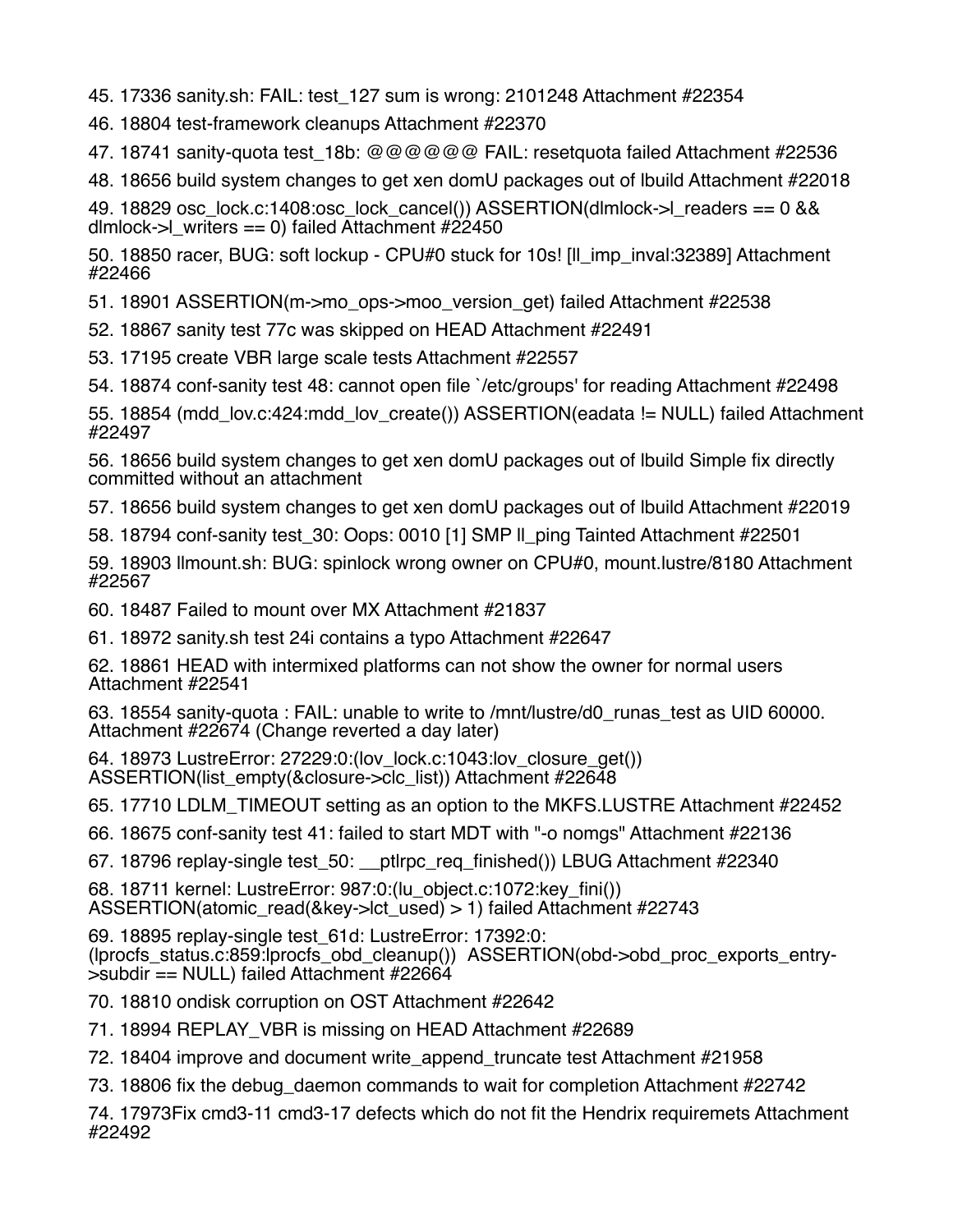75. 18696 recovery-random-scale test(revert mistakenly added patch from 18696) Attachment #22099

76. 19010 Yala doesn't check whether lustre mount succeeds Attachment #22688

77. 18994 REPLAY\_VBR is missing on HEAD Attachment #22711

78. 17973 Fix cmd3-11 cmd3-17 defects which do not fit the Hendrix requiremets Attachment #22531

- 79. 18855 Compile error building v1\_9\_164 on Cray Attachment #22543
- 80. 18798 add import status info Attachment #22572
- 81. 17378 LBUG in lov free memmd() Attachment #22465
- 82. 17378 LBUG in lov free memmd() Attachment #22763

83. 18554 sanity-quota : FAIL: unable to write to /mnt/lustre/d0 runas lest as UID 60000. Attachment #22782

- 84. 18988 kernel BUG at mm/filemap.c:2370! Attachment #22692
- 85. 18414 still busy with 2 active RPCs Attachment #22175
- 86. 19087 lnet memory optimizations Attachment #22780
- 87. 18902 racer test failed to kill `ls -R /mnt/lustre/racer` Attachment #22603
- 88. 18882 Idiskfs free inode: bit already cleared for inode Attachment #22643
- 89. 18556 replay-dual test\_19 timed out Attachment #22509
- 90. 17491 ptlrpc\_at\_add\_timed() CPU hog Attachment #22515
- 91. 16839 ll sync thread stay in waiting mds ost recovery finished Attachment #22802
- 92. 16417 Lustre doesn't delete files Attachment #22407

93. 17926 iozone failed Attachment #22776

94. 18849 racer, umount /mnt/mds1 failed, LBUG ASSERTION(imp->imp\_sec == NULL) failed Direct commit, no attachment

95. 17560 readdir : Page-wide hash collision error on client Attachment #22840

96. 18293 sanity-quota.sh: FAIL: test\_23 (1) write failure, but expect success: 24576 Attachment #22406

97. 19016 ASSERTION(ergo(cl\_lock\_nesting(lock) == CNL\_TOP, cl\_lock\_nr\_mutexed(env)  $== 1)$ ) failed Attachment #22781

98. 18080 sanityN test 34 hangs running on Cray XT3 Attachment #22786

99. 19129 syntax error on replay\_vbr Attachment #22847

100. 19139 minor typo in END\_RUN\_FILE name Attachment #22852

101.18978 MDS LBUG: LustreError: 3838:0:(cmm\_object.c:979:cmr\_version\_set()) Attachment #22761

102. 18556 replay-dual test\_19 timed out Attachment #22676, Attachment #22677

103. 19025 recovery-small OOPS: [<ffffffff88034387>]

:jbd:journal\_commit\_transaction+0xc44/0x134d Attachment #22846

104.18792 lcommon\_cl.c:1178:cl\_inode\_fini()) ASSERTION(atomic\_read(&head->loh\_ref) == 1) failed Attachment #22853

105. 18863 HEAD: sanity tests failed due to "Out of memory" in clinet Attachment #22790

106. 18271 conf-sanity test\_23a hang Attachment #22574